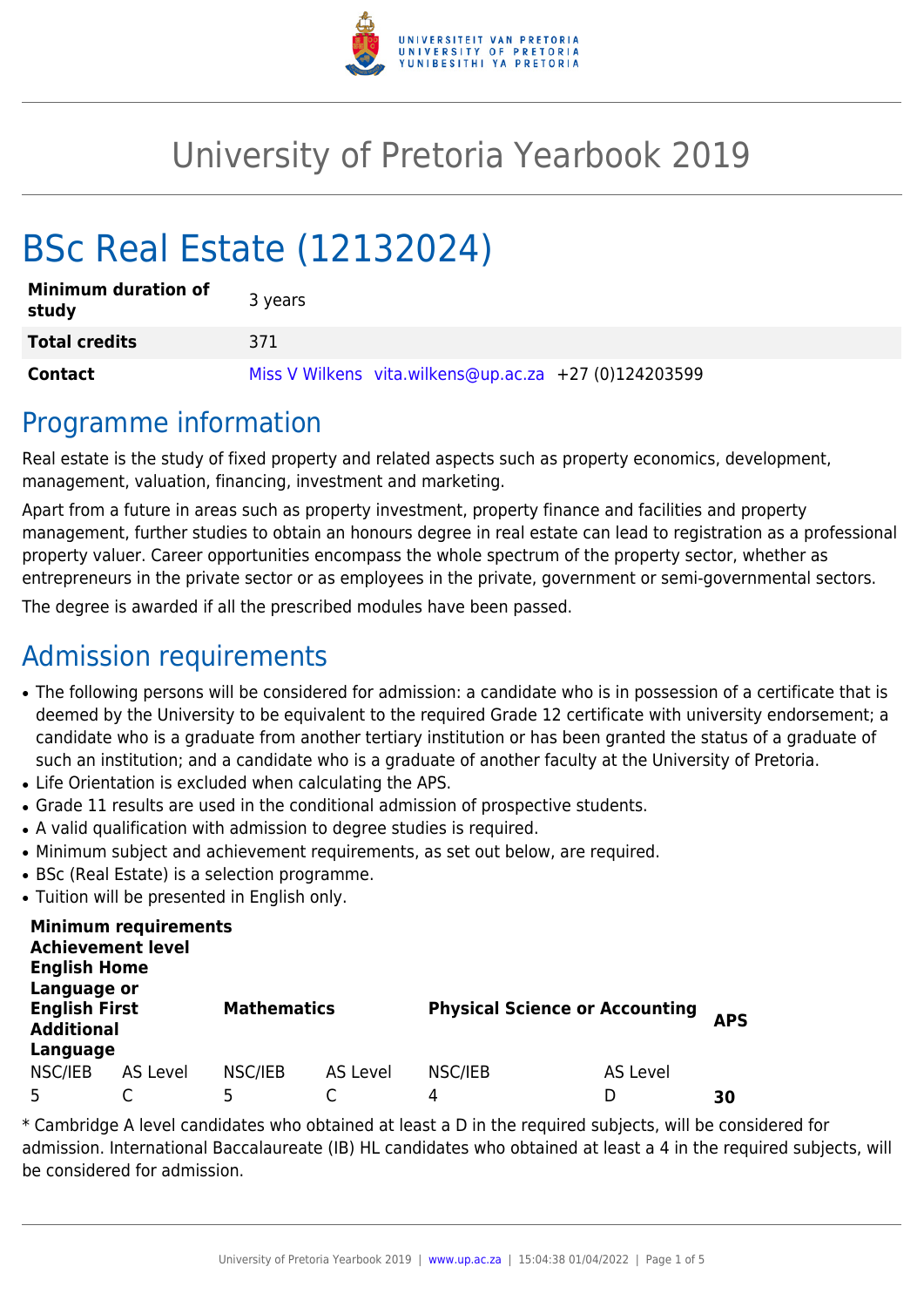

# Promotion to next study year

#### **Promotion to the second semester of the first year and to the second year of study**

- a. A newly registered first-year student who failed all the prescribed modules for the programme at the end of the first semester shall not be readmitted to the School for the Built Environment in the second semester.
- b. A student who complies with all the requirements of the first year of study, or has at least obtained 110 credits, is promoted to the second year of study.
- c. A student who has not obtained at least 70% of the credits of the first year of study after the November examinations must reapply for admission should he/she intend to continue with his/her studies. Written application must be submitted to the student administration of the School for the Built Environment no later than 12 January. Late applications will be accepted only in exceptional circumstances after approval by the Dean and conditions of readmission as determined by the admissions committee shall apply should first-year students be readmitted.
- d. Students who have not passed all the prescribed modules of the first year of study, as well as students who are readmitted in terms of (c) must register for the outstanding modules of the first year.
- e. A student who is repeating his/her first year, may, on recommendation of the relevant head of department and with the approval of the Dean, be permitted to enrol for modules of the second year of study in addition to the first-year modules which he or she failed, providing that he or she complies with the prerequisites for the second-year modules and that no timetable clashes occur. The number of credits per semester for which a student registers may not exceed the prescribed number of credits per semester by more than 16 credits.

#### **Promotion to the third year of study**

- a. A student who complies with all the requirements of the second year of study, or has at least obtained 230 credits, is promoted to the third year of study.
- b. The Dean may, on the recommendation of the relevant head of department, allow a student, who qualifies for promotion to a subsequent year of study, but who has not passed all the modules of that year, to carry over those modules to the next or a later year.
- c. The number of credits per semester for which a student registers may not exceed the prescribed number of credits per semester by more than 16 credits.
- d. A student who complies with all the requirements for the degree with the exception of one year module or two semester modules, in which a final mark of at least 40% has been obtained, may be admitted to a special examination in the module(s) concerned, at the start of the ensuing semester.
- e. On the recommendation of the relevant head of department, the Dean may in exceptional circumstances deviate from the abovementioned stipulations, provided that no timetable clashes occur.

# Pass with distinction

The degree is conferred with distinction on a student:

- i. if no module of the second and third study year was repeated and a weighted average of at least 75% was obtained in one year in all the modules (excluding JCP 201), of the final study year;
- ii. the degree programme was completed within the prescribed three study years, and the final study year modules were passed on first registration without any supplementary or special examinations.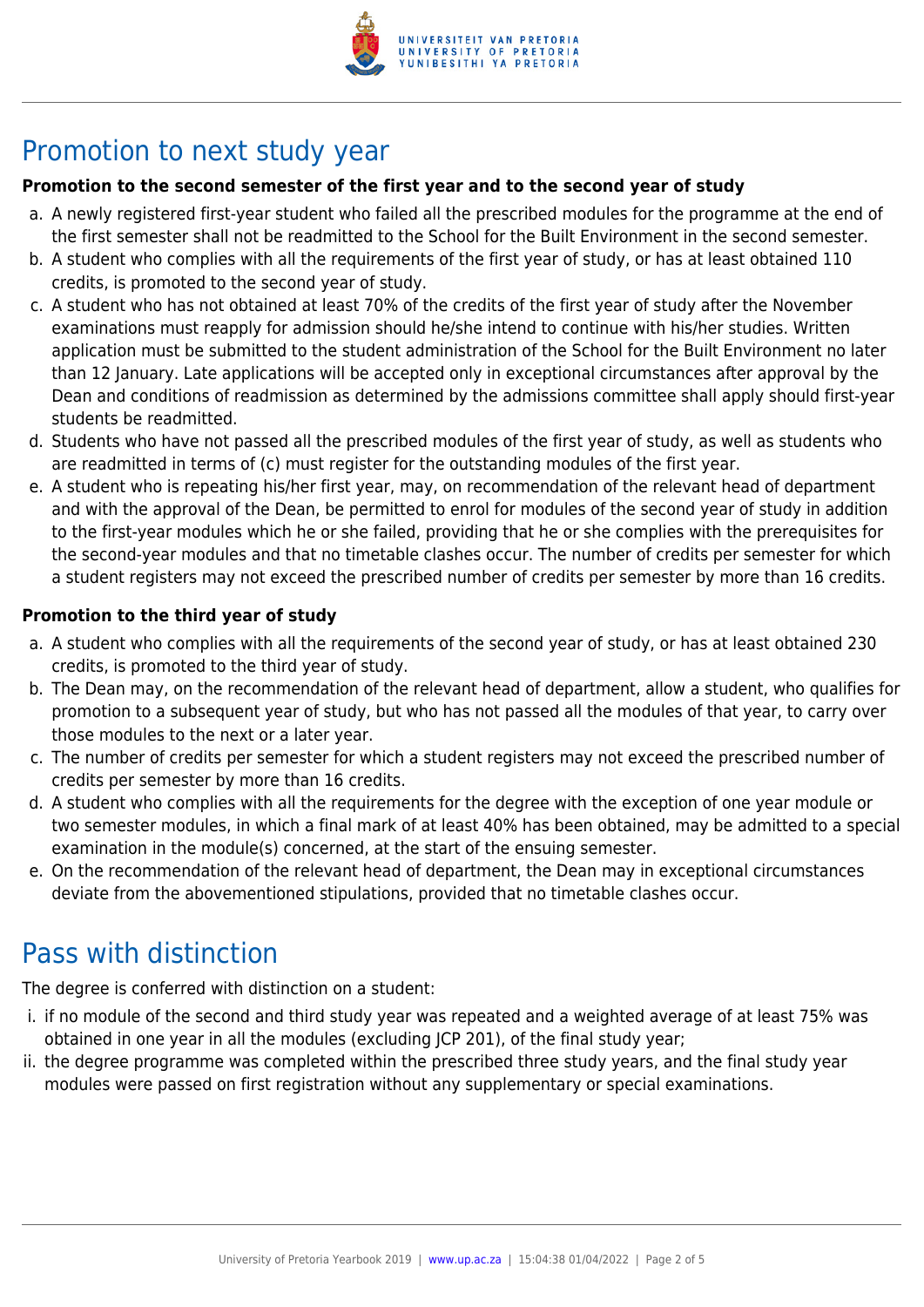

### Curriculum: Year 1

**Minimum credits: 135**

### **Fundamental modules**

[Academic information management 101](https://www.up.ac.za/yearbooks/2019/modules/view/AIM 101) (AIM 101) - Credits: 6.00 [Academic information management 111](https://www.up.ac.za/yearbooks/2019/modules/view/AIM 111) (AIM 111) - Credits: 4.00 [Academic information management 121](https://www.up.ac.za/yearbooks/2019/modules/view/AIM 121) (AIM 121) - Credits: 4.00 [Academic literacy for Construction Economics 122](https://www.up.ac.za/yearbooks/2019/modules/view/ALL 122) (ALL 122) - Credits: 6.00 [Academic orientation 112](https://www.up.ac.za/yearbooks/2019/modules/view/UPO 112) (UPO 112) - Credits: 0.00

### **Core modules**

[Building organisation 121](https://www.up.ac.za/yearbooks/2019/modules/view/BGG 121) (BGG 121) - Credits: 3.00 [Building drawings 111](https://www.up.ac.za/yearbooks/2019/modules/view/BOU 111) (BOU 111) - Credits: 6.00 [Building drawings 121](https://www.up.ac.za/yearbooks/2019/modules/view/BOU 121) (BOU 121) - Credits: 6.00 [Building science 110](https://www.up.ac.za/yearbooks/2019/modules/view/BWT 110) (BWT 110) - Credits: 9.00 [Building science 120](https://www.up.ac.za/yearbooks/2019/modules/view/BWT 120) (BWT 120) - Credits: 9.00 [Economics 110](https://www.up.ac.za/yearbooks/2019/modules/view/EKN 110) (EKN 110) - Credits: 10.00 [Economics 120](https://www.up.ac.za/yearbooks/2019/modules/view/EKN 120) (EKN 120) - Credits: 10.00 [Real estate 110](https://www.up.ac.za/yearbooks/2019/modules/view/EWS 110) (EWS 110) - Credits: 6.00 [Real estate 120](https://www.up.ac.za/yearbooks/2019/modules/view/EWS 120) (EWS 120) - Credits: 6.00 [Building services 112](https://www.up.ac.za/yearbooks/2019/modules/view/GBD 112) (GBD 112) - Credits: 6.00 [Building services 122](https://www.up.ac.za/yearbooks/2019/modules/view/GBD 122) (GBD 122) - Credits: 6.00 [Quantities 101](https://www.up.ac.za/yearbooks/2019/modules/view/HVH 101) (HVH 101) - Credits: 24.00 [History of the environment 122](https://www.up.ac.za/yearbooks/2019/modules/view/OMG 122) (OMG 122) - Credits: 6.00 [Mathematics 134](https://www.up.ac.za/yearbooks/2019/modules/view/WTW 134) (WTW 134) - Credits: 16.00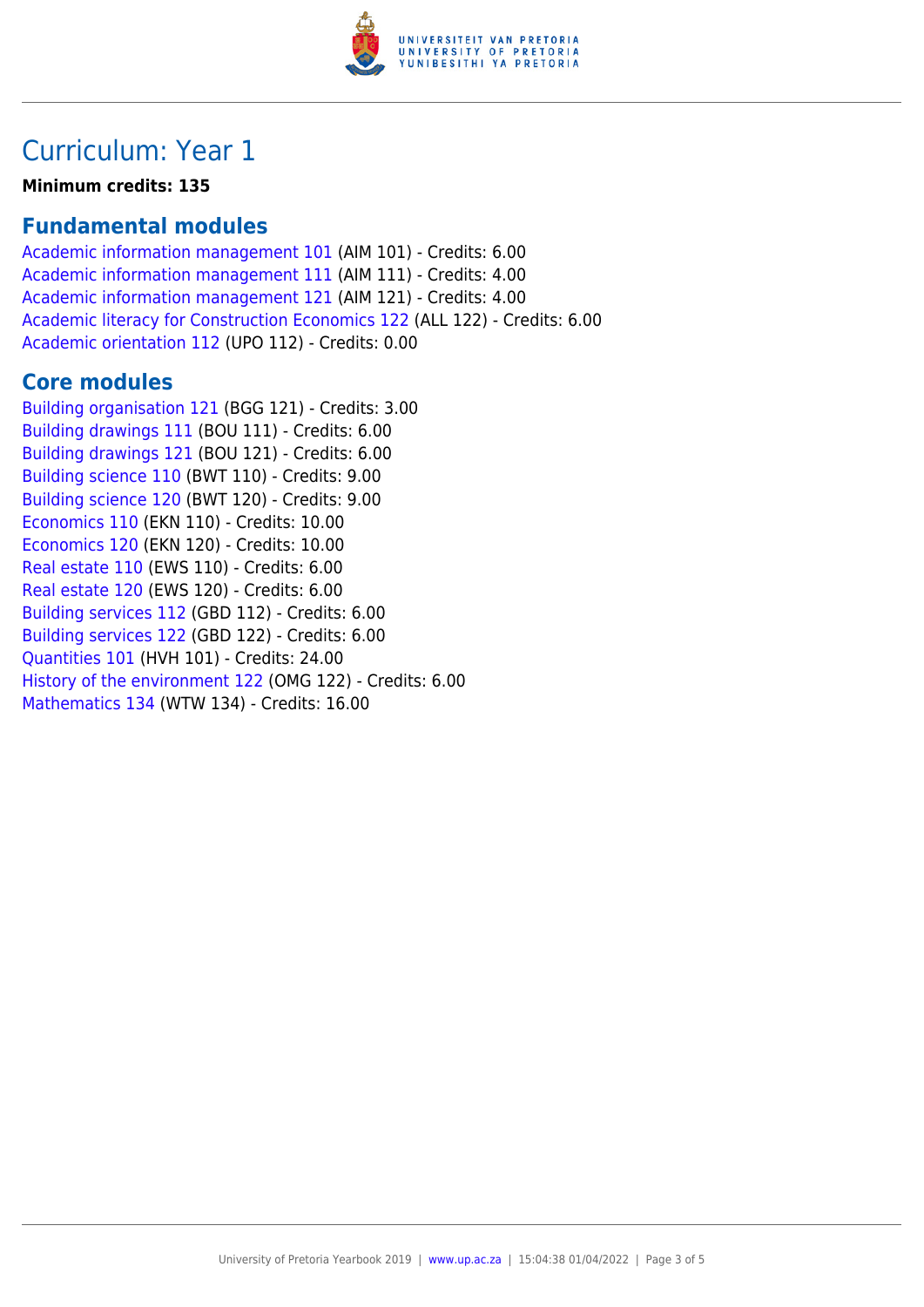

### Curriculum: Year 2

#### **Minimum credits: 98**

### **Core modules**

[Building science 210](https://www.up.ac.za/yearbooks/2019/modules/view/BWT 210) (BWT 210) - Credits: 9.00 [Building science 220](https://www.up.ac.za/yearbooks/2019/modules/view/BWT 220) (BWT 220) - Credits: 9.00 [Property valuation 200](https://www.up.ac.za/yearbooks/2019/modules/view/EDW 200) (EDW 200) - Credits: 12.00 [Real estate 210](https://www.up.ac.za/yearbooks/2019/modules/view/EWS 210) (EWS 210) - Credits: 12.00 [Real estate 220](https://www.up.ac.za/yearbooks/2019/modules/view/EWS 220) (EWS 220) - Credits: 6.00 [Financial management 110](https://www.up.ac.za/yearbooks/2019/modules/view/FBS 110) (FBS 110) - Credits: 10.00 [Building services 211](https://www.up.ac.za/yearbooks/2019/modules/view/GBD 211) (GBD 211) - Credits: 6.00 [Building services 221](https://www.up.ac.za/yearbooks/2019/modules/view/GBD 221) (GBD 221) - Credits: 6.00 [Civil engineering services 220](https://www.up.ac.za/yearbooks/2019/modules/view/SKE 220) (SKE 220) - Credits: 9.00 [Statistics 110](https://www.up.ac.za/yearbooks/2019/modules/view/STK 110) (STK 110) - Credits: 13.00 [Statistics 161](https://www.up.ac.za/yearbooks/2019/modules/view/STK 161) (STK 161) - Credits: 6.00